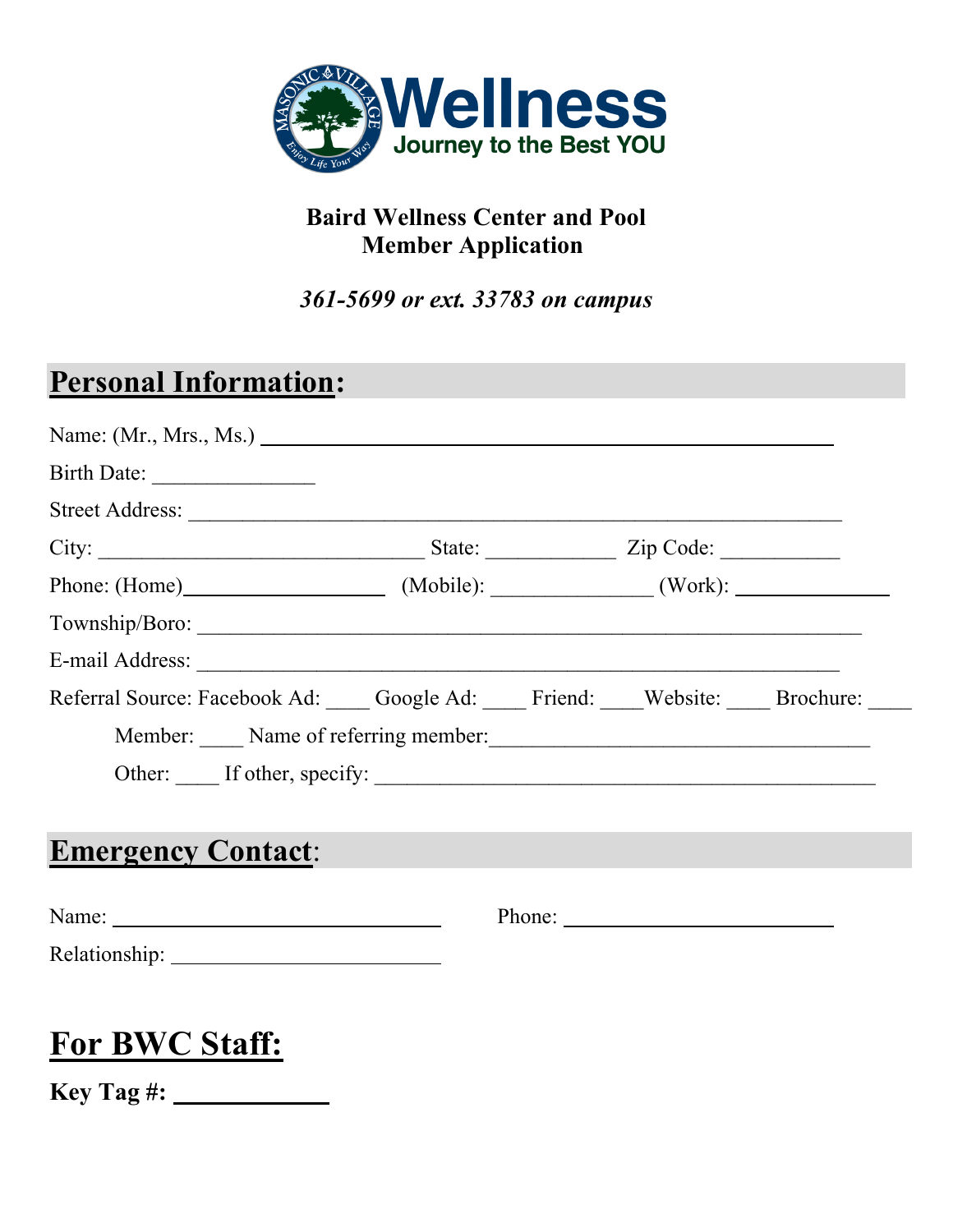## **Member Health Information**

#### **Check if you have/had any of the following medical problems:**

| Alzheimer's                                  | Angina                                                                   | Arthritis             |  |
|----------------------------------------------|--------------------------------------------------------------------------|-----------------------|--|
| Asthma                                       | Cancer`                                                                  | <b>COPD</b>           |  |
| Dementia                                     | Diabetes                                                                 | Dizziness w/exercise  |  |
| <b>DJD</b>                                   | Emphysema                                                                | Epilepsy              |  |
| Fibromyalgia                                 | <b>Heart Attack</b>                                                      | <b>Heart Murmur</b>   |  |
| Incontinence                                 | Irregular Heart Beat                                                     | Stroke/TIA            |  |
| Joint Replacement                            | Pacemaker                                                                | Mitral Valve Prolapse |  |
| Osteoporosis                                 | Sciatica                                                                 | Parkinson's           |  |
| <b>Rheumatic Fever</b>                       | Varicose Veins                                                           |                       |  |
| <b>Valve Disease</b>                         |                                                                          |                       |  |
| Have you had any recent surgeries?           |                                                                          |                       |  |
|                                              | Muscular or skeletal disorders (strains, sprains, back injury, swelling) |                       |  |
| Any known allergies?                         | Females: Are you pregnant? If yes, how many weeks?                       |                       |  |
|                                              |                                                                          |                       |  |
| Please list any medications you are taking - |                                                                          |                       |  |

#### **Please read the following questions carefully and answer them to the best of your ability. Information is kept confidential.**

| Do you feel pain in your chest when you engage in physical activity?           |
|--------------------------------------------------------------------------------|
| Do you feel pain in your chest when you are not doing physical activity?       |
| Have you been told that you have high blood pressure?                          |
| Have you been told that you have high cholesterol?                             |
| Does your heart race for no apparent reason, or do you have skipped heart      |
| beats, or do you have extra heart beats?                                       |
| Have you been told that you have/had heart problems, an abnormal EKG, or       |
| a heart attack?                                                                |
| Do you frequently have leg cramps with exercise?                               |
| Do you often have difficulty breathing?                                        |
| Do you ever feel short of breath?                                              |
| Has anyone in your immediate family (parents/brothers/sisters) had a heart     |
| attack, stroke, or cardiovascular disease before the age of 55?                |
| Do you smoke?                                                                  |
| Are you currently exercising LESS than 1 hour per week? If you answered        |
| no, please list your activities:                                               |
| Are you currently being treated for a bone or joint problem that restricts you |
| from engaging in physical activity?                                            |
|                                                                                |
| If you answered "Yes" to any of the above questions, please explain briefly:   |

Please list any other conditions that may affect your ability to exercise in the pool or in the wellness center: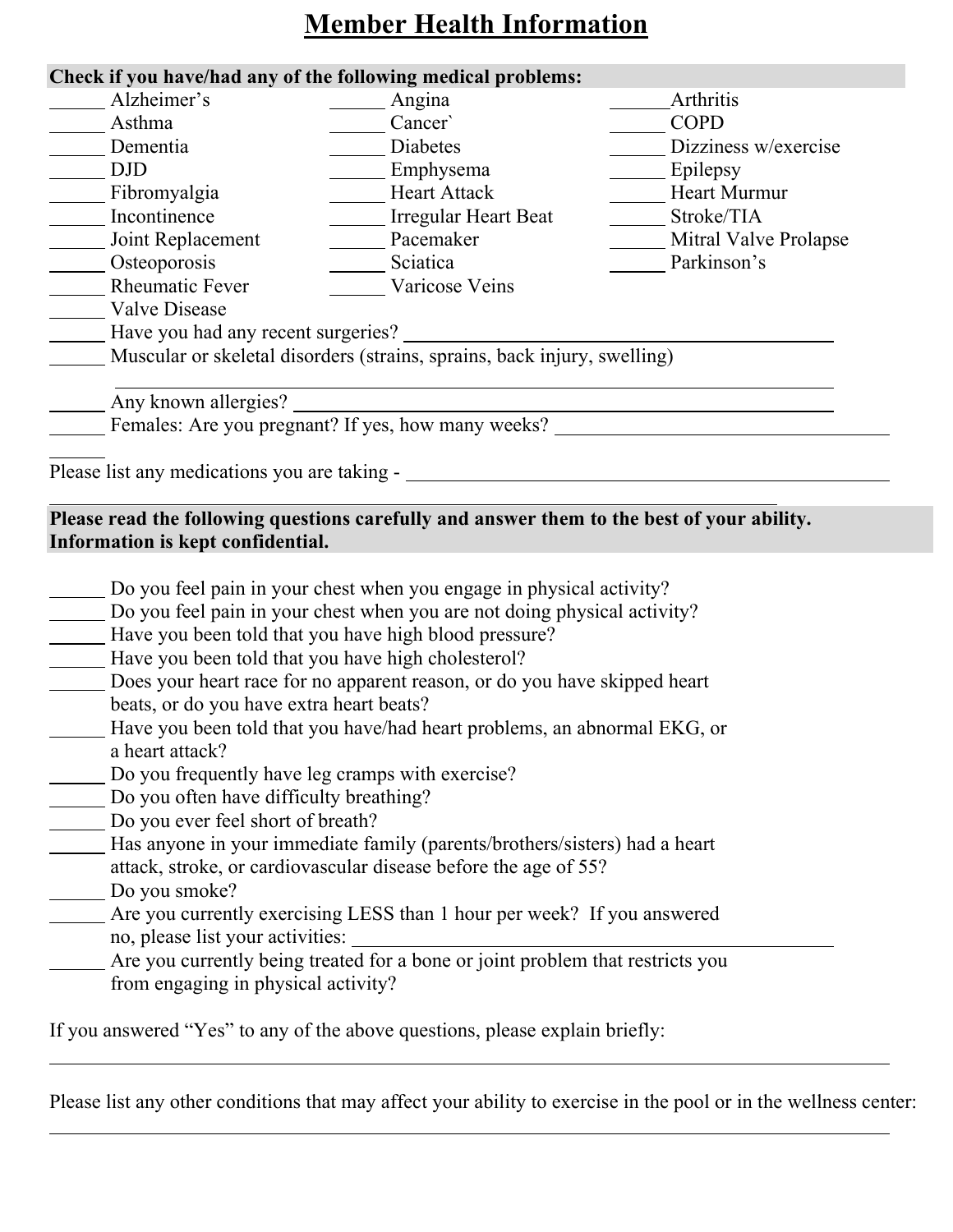#### **MASONIC VILLAGE at ELIZABETHTOWN Contract, Consent and Release Agreement**

#### **Rules, Regulations and Schedules**

Member agrees to abide by all the membership rules, regulations and schedules of the Baird Wellness Center (BWC) and swimming pools, which may be posted at the BWC and pools, or issued orally and may be amended from time to time, at Management's sole discretion.

#### **Presentation of Membership Card**

No one will be admitted to the BWC or pools without displaying a valid membership card or registering as a guest. If membership card is lost or stolen, a replacement fee will be charged.

#### **Transfer of Membership**

Membership may not be transferred.

#### **Closure**

Routine or special maintenance may require the closure of the pools. Should the BWC or pools close temporarily for 30 days or more, the buyer shall receive an extension of the membership term equal to the period during which the facility is closed. Any time less than 30 days will not receive an extension of membership.

#### **Freezing Your Membership**

You may freeze your BWC and Patton/Flohr pool membership for any reason for an additional fee per month if you paid your membership fee in full by cash, check or credit card.

#### **Valuables and Personal Property**

You are urged to avoid bringing valuables into the BWC and pools. The BWC and Masonic Village at Elizabethtown shall not be liable for the loss or theft of, or damage to any personal property.

#### **Dress Code**

Shoes, shirt, shorts/pants are required. Loose fitting comfortable clothing and sneakers are recommended. NO opened toed shoes or anything worn loose around the neck is permitted. See posted Pool Rules for dress code at each pool.

#### **Entire Agreement**

This contract constitutes the entire and exclusive agreement between the parties and supersedes any oral or written understanding. This contract may only be modified in a writing executed by a duly authorized representative of the BWC.

#### **Member's Right to Cancel**

If you wish to cancel this contract, you may cancel by delivering or mailing by certified United States mail, return receipt requested, written notice to the Baird Wellness Center, 1 Masonic Drive, Elizabethtown, PA 17022. The notice must say that you do not wish to be bound by the contract and must be delivered or mailed before 12 midnight of the third business day after you sign and receive copy of this contract. Such notice must include any forms, membership cards and any other document of evidence of membership previously delivered to you. In some cases, you may also cancel this contract if the club moves or goes out of business, if you become permanently disabled or if you move from the area. If you cancel, the Baird Wellness Center may be entitled to a certain portion of the contract price. Masonic Village Elizabethtown may in its sole discretion terminate this Contract at any time upon providing written notice to member in the event that member has violated any of the membership rules, regulations, or schedules. This is a 12 month commitment. After 12 months you may cancel at any time by filling out a cancellation form at the Wellness Center.